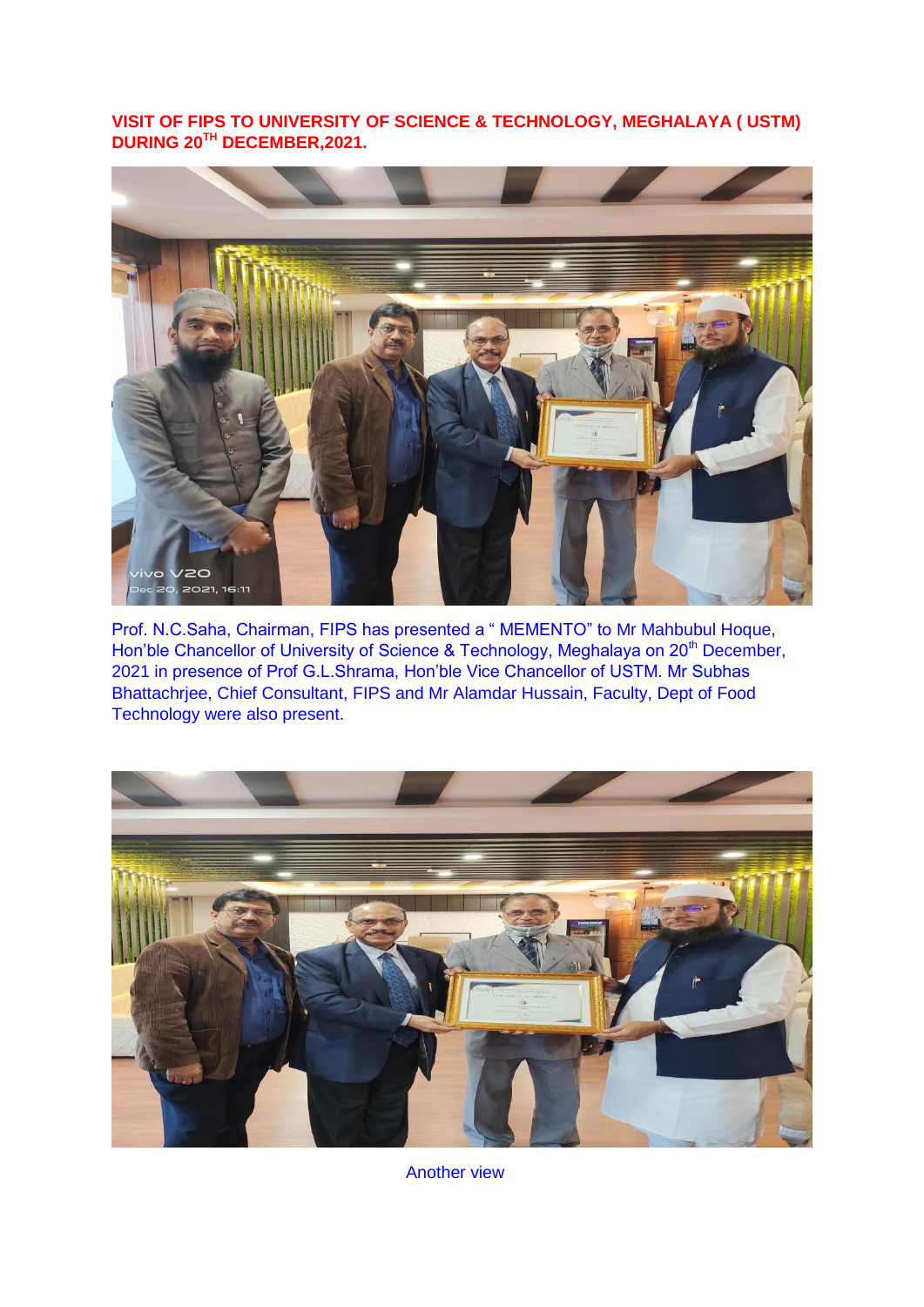

"MOU" signing Ceremony of FIPS with USTM where Prof G.D Sharma, Hon"ble Vice Chancellor, University of Science & Technology, Meghalaya ( USTM) and Prof N.C.Saha, Founder Chairman, FIPS have signed the MOU on 21<sup>st</sup> December, 2021.



" MOU" signing Ceremony was held at USTM on 21st December,2021. Prof . G.D. Sharma, Hon"ble Vice Chancellor, USTM is shaking hands with Prof N.C.Saha, Chairman, FIPS. in the presence of Dr R.K. Sharma, Advisor to VC, USTM ( First on right),Dr D K. Murugan Pro Vice Chancellor, USTM (second on right),Ms Anju Hazarika, Registrar, USTM ( Third on right) and Mr M.K. Banerjee, Director, FIPS ( First on left) , Mr Subhas Bhatacharjee, Chief Consultant, FIPS ( Second on left)